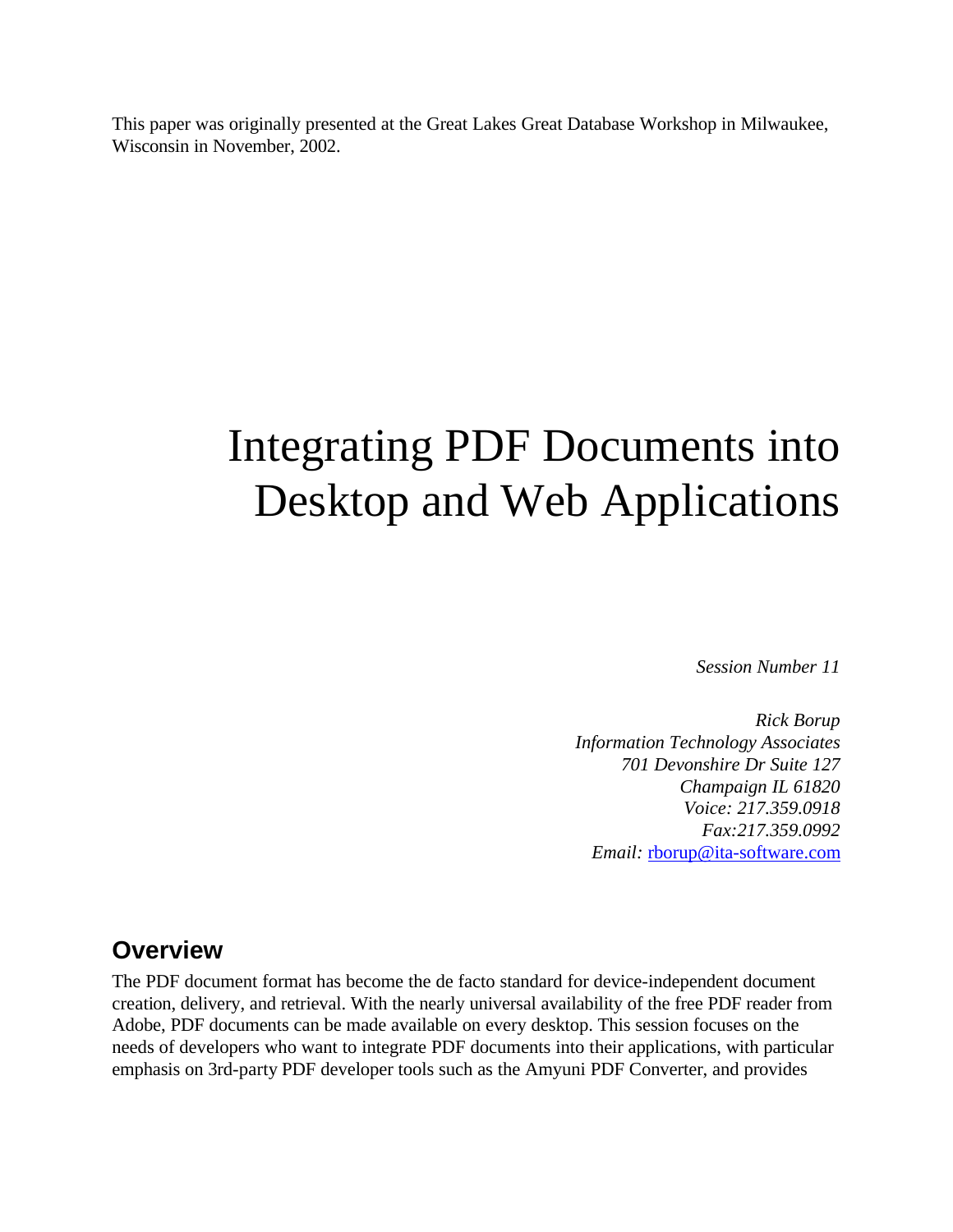working demonstrations of the creation and use of PDF documents in both desktop and Web applications using Visual FoxPro 7.0.

# **Overview of PDF (Portable Document Format)**

## *What is PDF*

PDF (Portable Document Format) is a document format developed by Adobe Systems, Inc. circa 1991. The concept was first described in a paper entitled "The Camelot Project" by John Warnock, Adobe Systems CEO. This paper is available on the Web (in PDF format, of course – see http://www.planetpdf.com/planetpdf/pdfs/warnock\_camelot.pdf) and makes for interesting reading for anyone interested in the history of PDF.

Adobe's objective in creating the PDF format was to devise a method of describing all text, graphics, and fonts in a document and storing that information in a file that could be printed on any printer and viewed on any computer. Some of the key concepts and technologies behind the PDF format are

- *Self-contained file* no external support files should be required to view and print the file;
- *Device Independence* documents should be readable and printable on any platform; and
- *Font Rendering Engine* the ability to reproduce text almost exactly the same as the original without requiring that the actual font be installed on the user's computer.

PDF documents store information about a font (character width, weight, size, etc.) and use this information to render the characters if the font itself is unavailable on the user's machine. This makes for a very portable and compact file. You can, however, embed an actual font in a PDF document if you want to, at the cost of a larger file. If a PDF document contains images, the image files are embedded in the document as opposed to storing a link to an external image file. Image files are stored in a compressed format to help reduce the overall size of the PDF file.

# *Types of Uses for PDF*

PDF documents lend themselves to many types of use, which accounts for their popularity in many types of applications and business processes. The most obvious of course is the ability to view and print a PDF document on virtually any computer. Other business requirements could include the need to convert existing files, stored in other file formats, to PDF; the creation of original PDF documents from applications such as word processing and desktop publishing; and the use of PDF as a mechanism for editing and sharing documents in a group workflow process. A more recent companion technology, FDF (Forms Data Format), provides a mechanism for entering and retrieving information from a form. Of most interest to application software developers, however, is the ability to create PDF documents from within your application, and to deliver these to the user on their PC either locally or over the Web.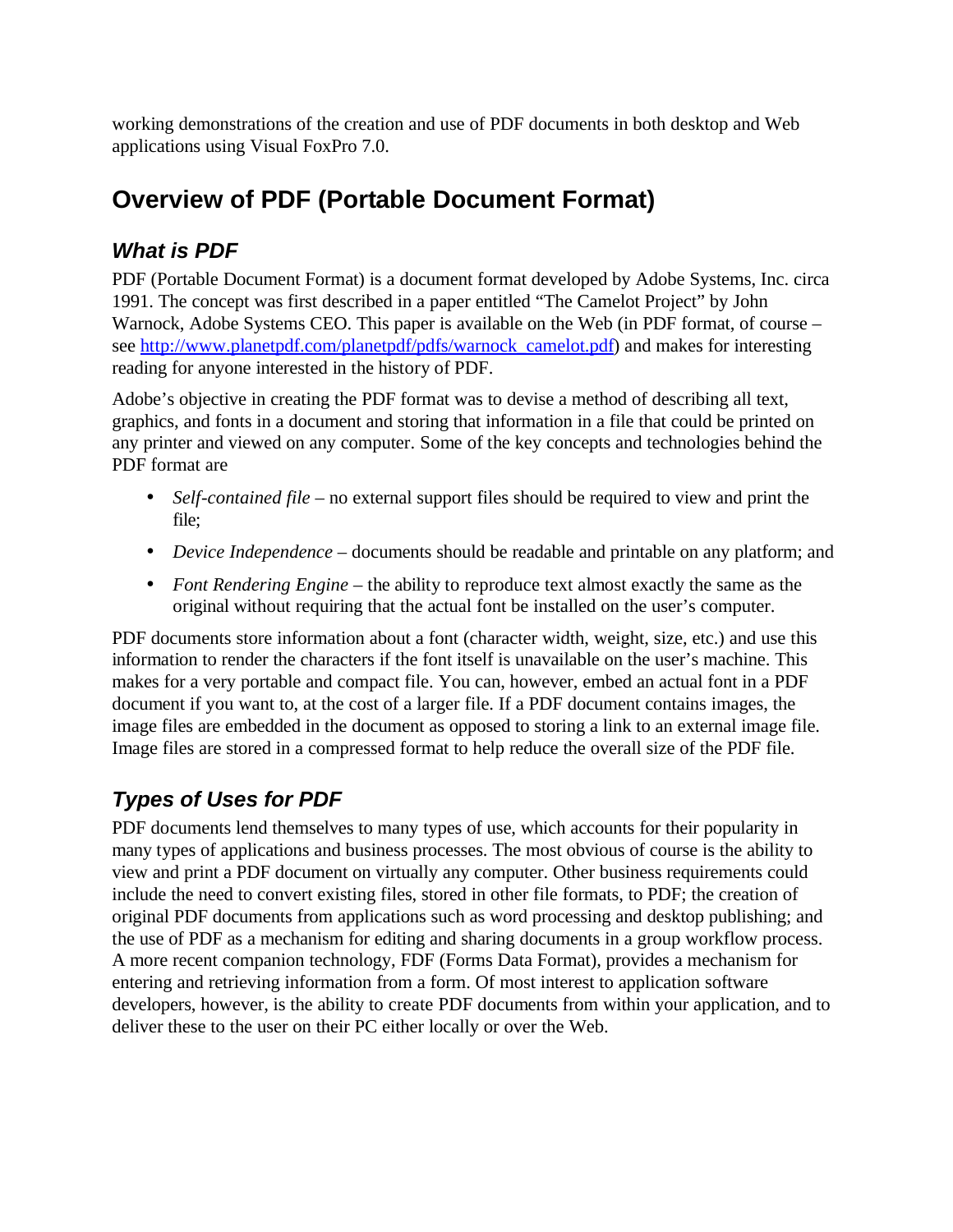# **Choosing the Right PDF Tool for Development Work**

## *Types of PDF Software*

There is a wide range of PDF software products available, each corresponding to one or more of the various types of uses for PDF documents. The most well known and widely used of course is the Adobe Acrobat Reader. The ability of the Acrobat reader to function both as a stand-alone product on your PC or Mac, as well as a browser plug-in for use with PDF documents over the Web, makes it the universal host for PDF documents. Adobe's decision to make the Acrobat Reader available for free has probably been the principal driving factor in the huge growth in popularity of the PDF format: there is virtually no computer than cannot view and print a PDF document, and there is no cost to the user associated with doing so.

The full Adobe Acrobat product is a complete PDF document creation and management tool. If you are a publisher of large, complex documents in PDF format, such as books and manuscripts, then Adobe Acrobat is probably the tool you want to be using. If you need to convert large quantities of existing documents from some other format to PDF, then there are products available that specialize in this task.

As an application software developer, though, you are going to be most interested in products that can be described as PDF printer drivers. These tools give you and your users the ability to print a report directly to a PDF file from an application running on the desktop or on a server. Adobe Acrobat does provide one such tool, the PDFWriter, but you need to buy a license for the full Acrobat product to get it; PDFWriter does not come with the free Acrobat Reader. Partly because of its cost, which is in the range of \$200 to \$250, and partly because it provides so much additional functionality beyond just a PDF printer driver, the full Acrobat product is probably overkill when all you need is a PDF printer driver. Therefore, Acrobat itself may not be the tool of choice for application software developers, particular those who need to distribute their applications to lots of users, since you'd need a license for each user's machine.

Fortunately, there are many  $3<sup>rd</sup>$ -party products on the market that specialize in providing a PDF printer driver with a programmatic interface for use by developers, and these can also be a more economical solution. Among these products are two that we'll see later in this paper, namely the activePDF Server and the Amyuni PDF Converter.

#### *Licensing Issues and Cost Considerations*

When you're choosing a PDF tool for development work, you'll be concerned with its cost and licensing alternatives. For example, for desktop use you could choose to purchase a single-user license for each desktop. This can be a cost effective solution for an application with only one or just a few users. Using this approach your cost grows linearly with the number of users, though, and at some point it becomes more economical to invest in a developer's license that allow royalty-free distribution.

For example, if a single-user single-platform license for the Amyuni PDF Converter costs \$129, and a developer's multi-platform license costs \$1150, then your crossover point occurs at 9 users  $(9 \times \$129 = \$1161,$  which is greater than \$1150). While there are other considerations involved,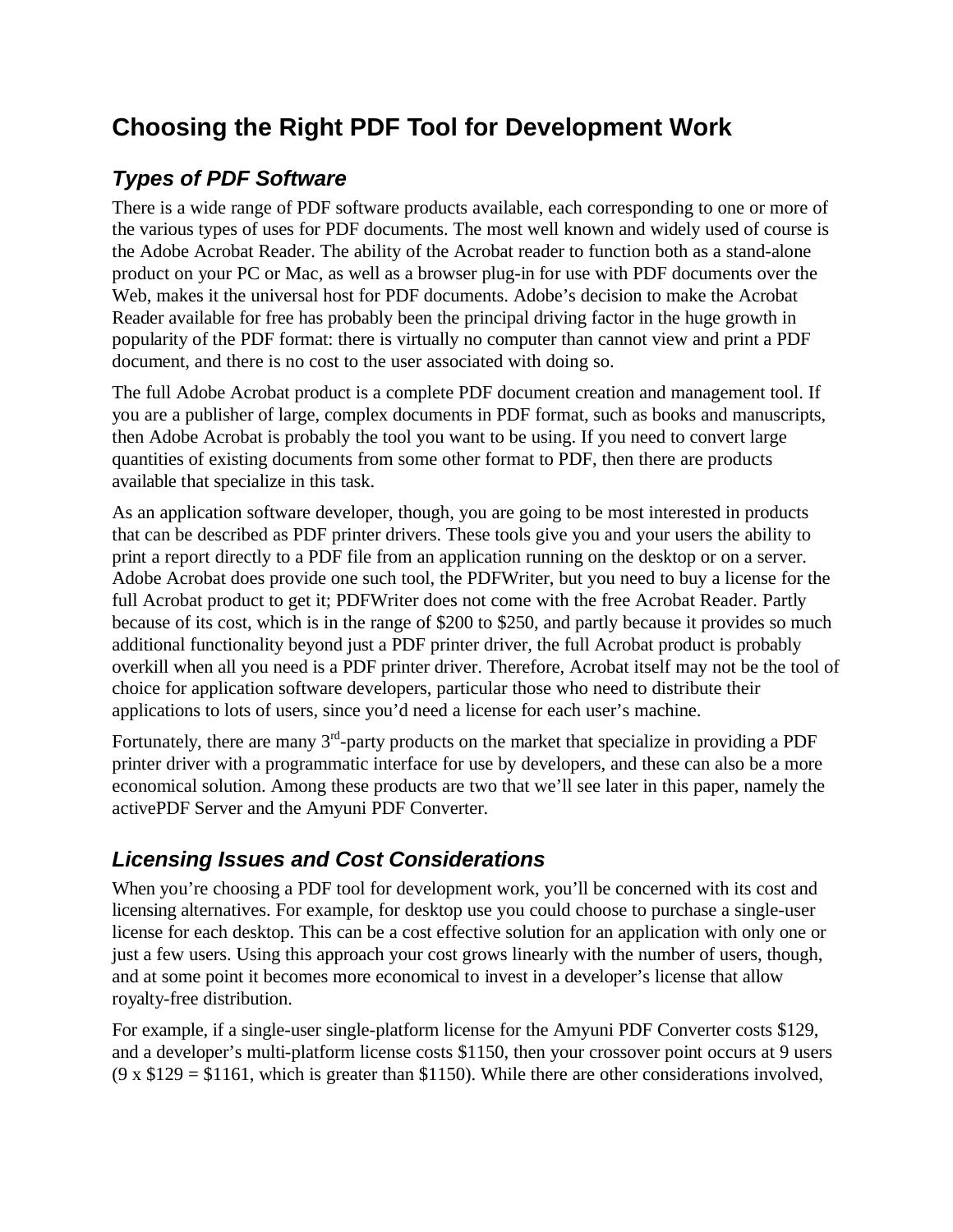which we'll touch on in a moment, based on cost alone the developer's license can quickly become the preferred solution.

If your application is deployed on a server you may need a developer's license or a site license to legally accommodate your needs. Read the fine print in the vendor's license agreement.

# *Technical Requirements*

Technical requirements will also play an important part in your choice of a PDF tool for development work. Among the considerations here are things such as how your application will be deployed: desktop or server, single user or multi user. Another aspect is whether you want the PDF printer driver to be available only to your application, or whether you want it to be permanently installed on the user's machine and to be available, like any other printer, to other applications running on that machine.

You may also be concerned with advanced features beyond the simple ability to generate a single PDF file for a single VFP report. For example, you may want to be able to concatenate several reports together into one PDF file. If security is an issue, as it is on a Web sever for example, then you may need to find a product capable of generating encrypted PDF documents. Also of interest for apps deployed over the Web is the ability to do linearization, or Web optimization, which makes it possible to deliver a large PDF document one page at a time rather than all at once.

Finally, you may also need to be concerned with OS compatibility. Not all of the  $3<sup>rd</sup>$ -party PDF printer driver products are compatible with all versions of Microsoft Windows®. If you do not have any control over the OS under which your application will be run, then you will need to select a solution that covers the whole range of Windows 95/98/Me/NT/2000/XP. This can limit your choice of products and/or affect the type of license you will need to purchase.

Now let's look at two products that are popular with application software developers, activePDF Server and Amyuni PDF Converter.

# **activePDF Server**

If your application will be deployed on a server, and particularly if it will be used under high stress conditions—frequent hits and simultaneous multi-user access—then activePDF Sever is probably going to be your tool of choice. The activePDF Server (APS) is designed for developers and provides a COM interface with a set of properties and methods that makes it easy to use from VB, VFP, ASP, etc. In addition, the APS is a multi-threaded component and therefore well suited for use in this kind of environment. The basic product comes with two PDF-generation threads, and a three-thread upgrade can be acquired for an additional cost. One limitation is that APS runs only on Windows NT/2000 server, but then if you're running a server what else would you be using? <s> APS is licensed on a per server basis with prices starting at \$975 for a 1-server license. While not an inexpensive solution, it is probably one of the best for this kind of use.

# **Amyuni PDF Converter**

The Amyuni PDF Converter, on the other hand, is a great choice for developers writing desktop applications and also for server applications working under light to moderate load conditions. The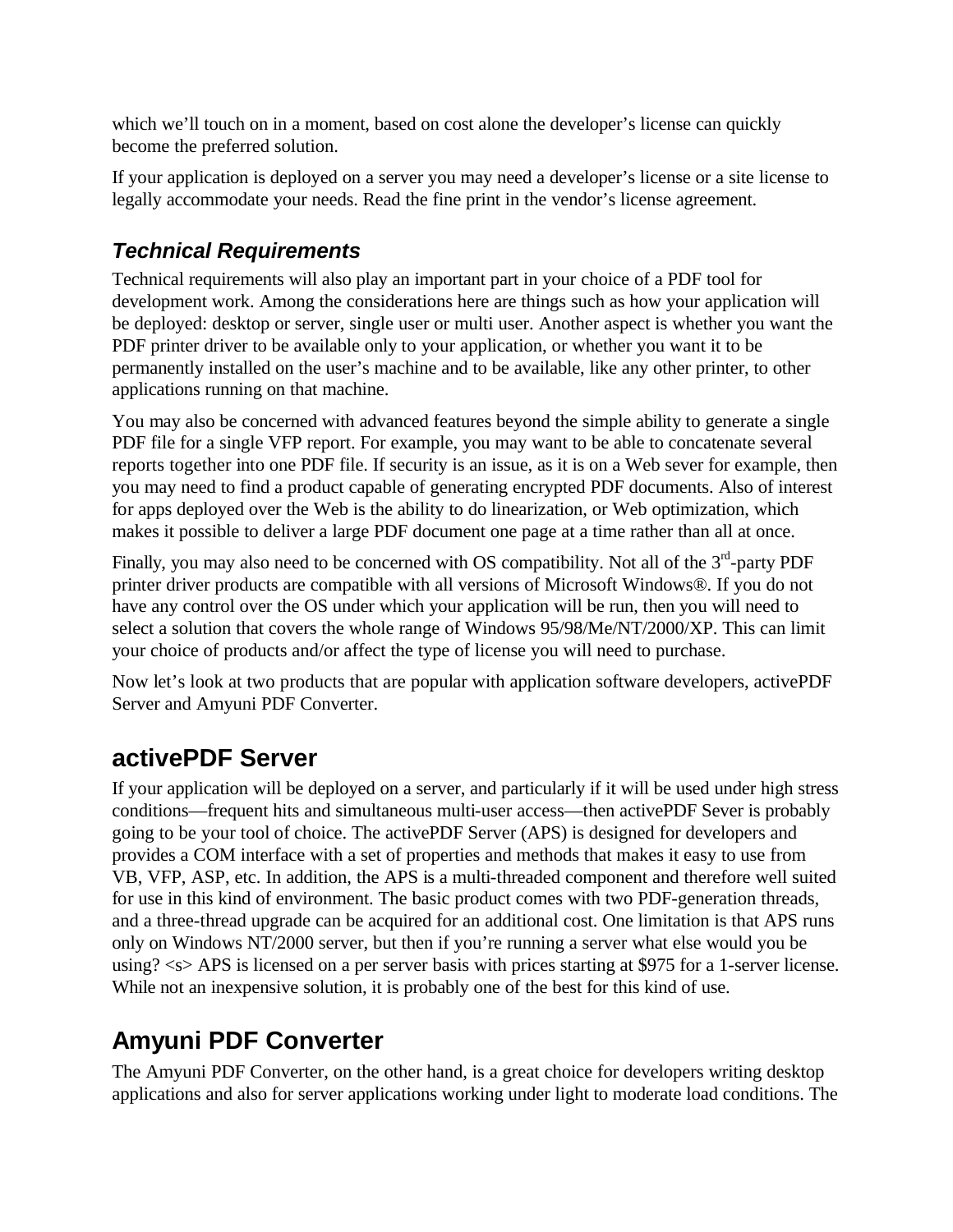Amyuni PDF Converter is designed for developers and provides a COM (DLL and ActiveX) interface for ease of use from VB, VFP, etc. It also comes with an FLL component specifically provided for VFP developers, although you do not have to use the FLL to use Amyuni from a VFP application. The Amyuni PDF Converter runs on Windows 95/98/Me as well as on NT/2000/XP, so it's a good choice for situations where the developer cannot control which OS the user will have.

Although the Amyuni PDF Converter can certainly be run on a server, it is not multi-threaded in the same sense that the activePDF Sever product is. Therefore, when it comes to use with a server-based application, the Amyuni PDF Converter is probably best suited for use in a low stress environment. If you use Amyuni PDF Converter on a server where concurrent multi-user access is a possibility—in other words, if you need to deal with situations where two or more processes serving different Web requests would need to create PDF files at the same time—you may find that the way the Amyuni PDF Converter handles this limits its suitability for this kind of heavier use.

## *Licensing Amyuni PDF Converter*

There is a wide variety of licensing options available with the Amyuni PDF Converter. These are distinguished by three factors:

- Single-user vs. developer
- Single platform vs. multi-platform
- Standard version or Pro version

There is a correspondingly wide range of prices depending on the particular license you choose (see http://www.amyuni.com/en/products/pdf\_converter/pricing.php for current information from Amyuni). Prices range from a low of \$129 for a single-user single platform Standard version license to \$1,322 for a developer's multi-platform Pro version license. Site licenses and licenses for suites of Amyuni products are also available. The Standard version lacks support for encryption and Web optimization, so if these are important to you then you will want to go with the Pro version. As of version 2.0, a developer's license is required for use on a server.

## *Installing Amyuni PDF Converter on Your PC*

Installing the Amyuni PDF Converter on your PC is very straightforward. Simply run the EXE you received when you purchased the product (for example, PDFSUPRO.EXE for the single-user Pro version). This will extract the files to the specified directory and, as of version 2, it also registers the Common Driver Interface component CDINTF.DLL. The CDI is the component that you will use when configuring and running the Amyuni PDF Converter from your VFP application, as we will see shortly.

Optionally, you can install a permanent PDF printer driver on your machine by running the INSTALL.EXE which comes with the product. This file can be found in the directory to which you installed the Amyuni files. By default, the permanent printer driver is installed with the name "Amyuni PDF Converter". This printer name will appear in the list of installed printers on your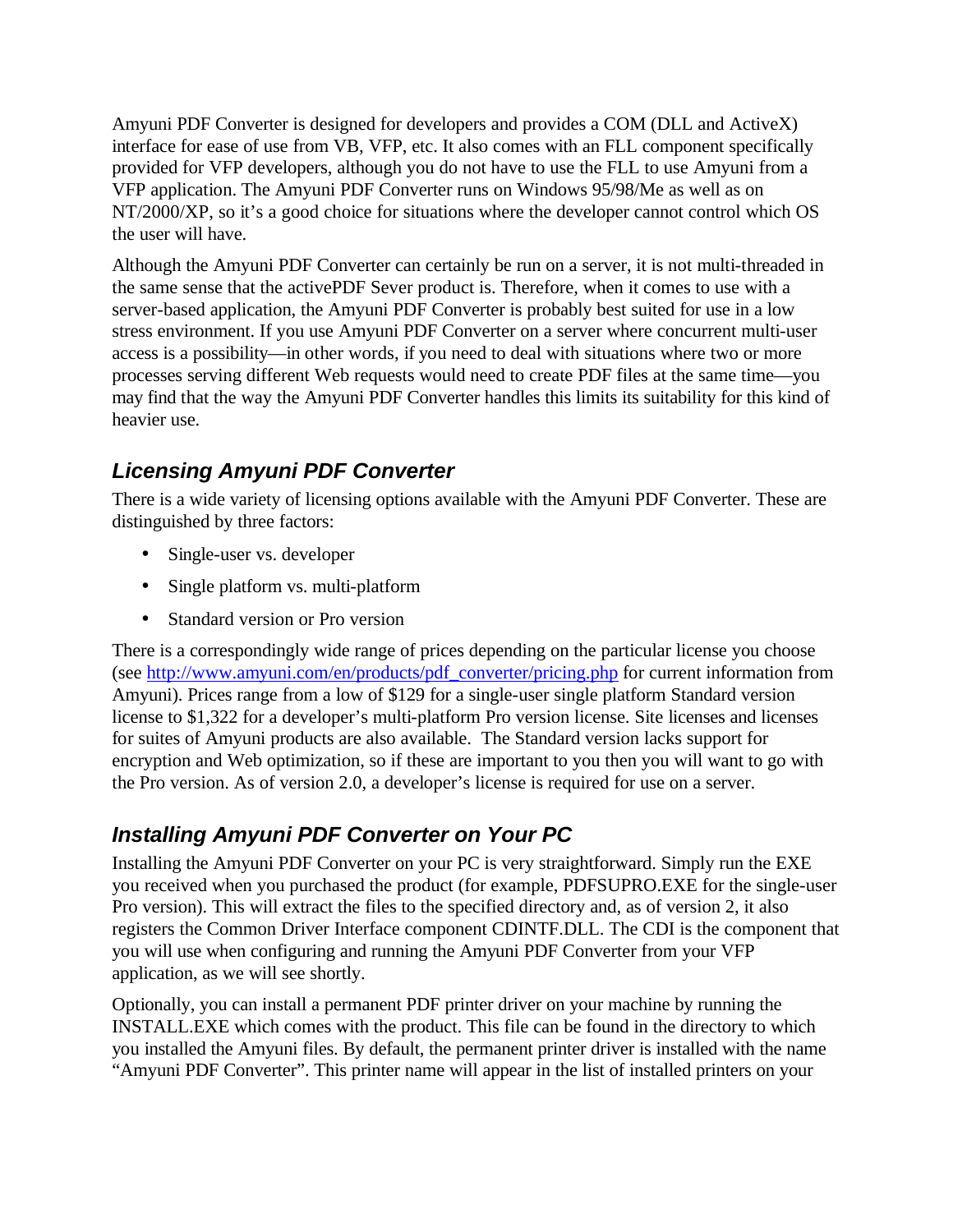machine, and can be selected and used to print to a PDF file from Word, Excel, or any other application on your computer.

Whether or not you install a permanent printer driver, once Amyuni PDF Converter is installed on your computer and the CDI component is registered, you can create, configure, and use a PDF printer driver on demand from your application. We'll see several examples of this below.

## *Deploying the Amyuni PDF Converter With Your Application*

If you are going to distribute the Amyuni PDF Converter with your application and want to install it along with your app on the end user's machine, you have several options. The first is to decide whether to go with the developer's license, which allows royalty-free distribution of the necessary components, or to require your users to acquire their own license. If you're going to have each user acquire their own license, then you (or they) will probably install the Amyuni PDF Converter on their machine separately from your application, following the procedures described above.

If you have chosen to acquire the developer's license, you can distribute the Amyuni files with your app and make installation seamless to the user. In this case, you will need to include the necessary Amyuni files with your application's installation package. The files you need to distribute will depend on the operating system that the application is being installed on. There is a difference between what's required on Windows 95/98/Me vs. NT/2000/XP. The required files are documented in the DISTRIBS.PDF file that comes with the developer's version.

One thing to remember when installing the Amyuni PDF Converter under NT/2000 is that the logged on user needs to have sufficient rights to add a printer. If the end user does not have sufficient rights to do this, then the install should be done by an administrator.

There are basically three ways you can install the Amyuni PDF Converter printer driver on the end user's computer.

1. As part of your application's installation routine, run the Amyuni install utility that comes with the product. It may be a good idea to install with a name other than the default "Amyuni PDF Converter" name so as to avoid a conflict with other applications that might also be using Amyuni. To do this you can specify a different name when you run the install utility, like this:

INSTALL "My Amyuni PDF Converter" /s

The /s switch tells Amyuni to do a silent install. This is optional.

- 2. As part of your application's installation routine, register the CDINTF.DLL component and call PDFDriverInit( "My Amyuni PDF Converter") followed by a call to the DriverInit( "My Amyuni PDF Converter"). The second call is necessary to avoid having the driver uninstalled when the installation process ends. This concept also applies when you're using the Amyuni PDF Converter from within your application, by the way.
- 3. Register the CDINTFL.DLL as part of your application's install procedure, then call PDFDriverInit( "My Amyuni PDF Converter") at the beginning of your application to install the PDF printer driver. Call the DriverEnd() method to remove the printer driver at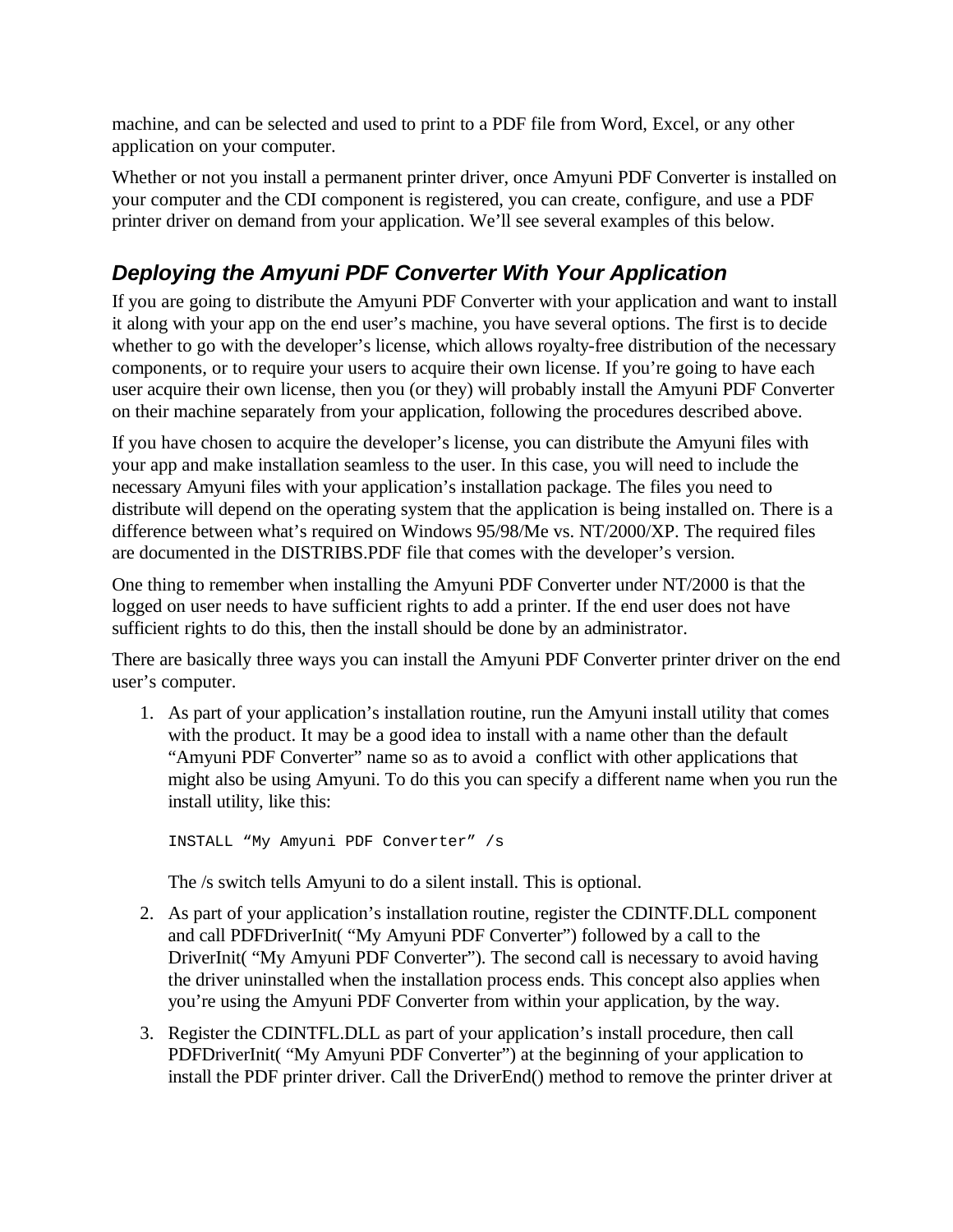the end of your app. Remember that if your user does not have sufficient rights to add a printer, this approach will not work.

As is the case when installing it on your own computer, once the required Amyuni files are present and CDINTF.DLL has been registered you're ready to use Amyuni PDF Converter from your application.

### *Configuring the Amyuni PDF Converter*

Once installed on the computer, the Amyuni PDF Converter can easily be configured and used just like any other printer. Configuration choices include such conventional items as paper size orientation, and margins, but being a PDF printer driver there are also configuration choices that you don't see with physical printers. These include things like:

- Resolution
- Content compression
- Font embedding
- Image compression
- Destination file type
- and others

#### **Manual Configuration**

If a permanent Amyuni PDF Converter printer driver has been installed on your computer, you will find it listed in the Printers window and you can configure it from its properties sheet just like any other printer. (Note that the developer's version does not have a property sheet or a "File Save As" dialog. This is what limits its use to your application, from which you have to configure it programmatically. Without this limitation, Amyuni obviously could not allow royalty-free distribution.)

The properties sheet for the Amyuni PDF Converter 2.05 Pro version looks like this: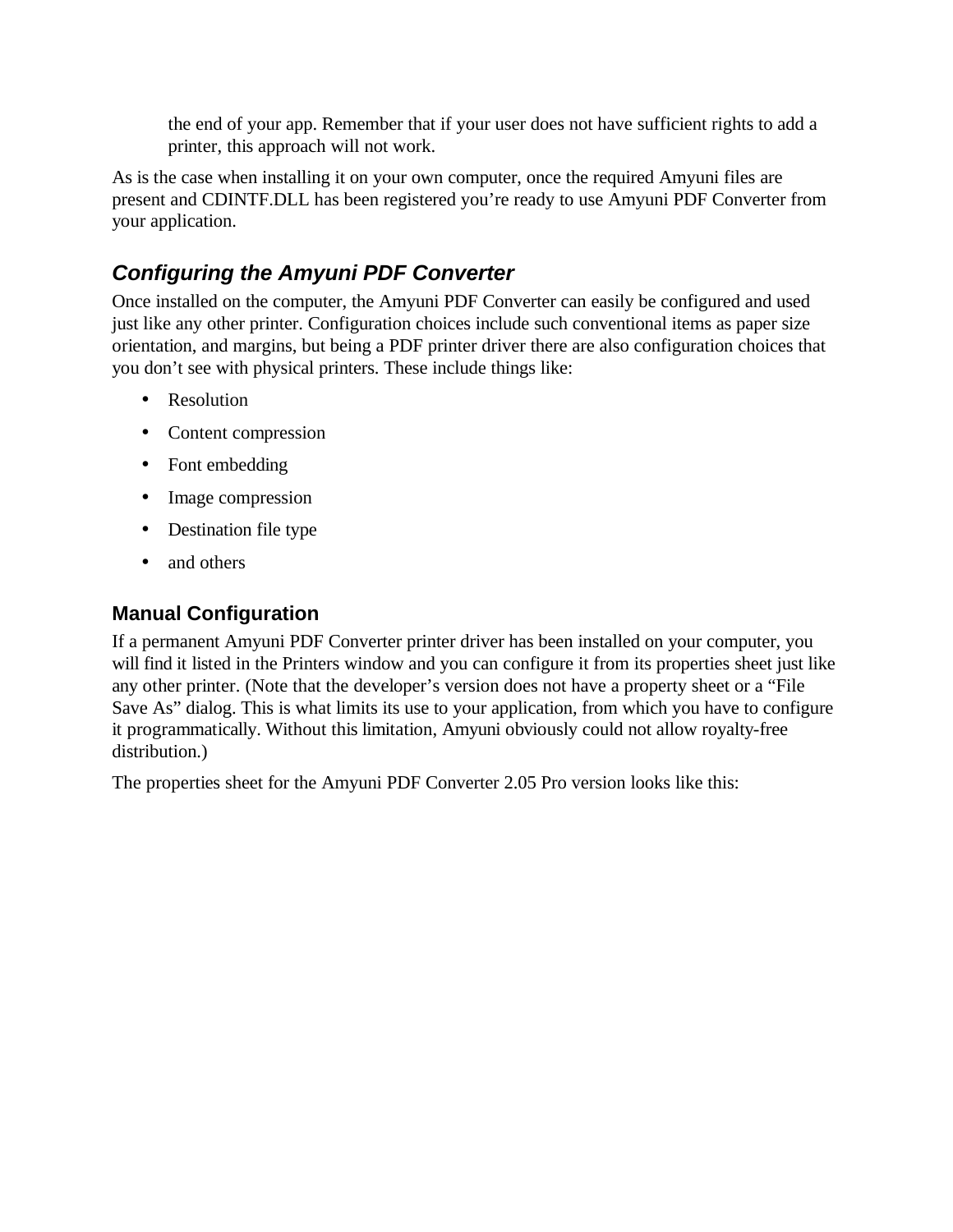| Advanced options<br>Configuration  | Destination<br>Watermarks<br>Security<br>Image Compression         |
|------------------------------------|--------------------------------------------------------------------|
| Paper size:                        | Letter                                                             |
| <b>Resolution:</b>                 | 300 dpi                                                            |
| Orientation                        |                                                                    |
| C Portrait                         | C Landscape                                                        |
| Custom paper size (in millimeters) |                                                                    |
| Width                              | 100<br>100<br>Length                                               |
| Preview the PDF File               |                                                                    |
|                                    | Amyuni PDF Converter<br>Version 2.05d Pro - Licence #              |
|                                    | Copyright © 1999-2002, AMYUNI Consultants<br>http://www.amyuni.com |
|                                    |                                                                    |

Note the tabs for the various groups of configuration choices. Different versions of the Amyuni PDF Converter may have different configuration choices than the ones shown above.

#### **Programmatic Configuration**

Configuring the Amyuni PDF Converter programmatically is really the same as doing it manually, except that instead of entering your choices on a property sheet you are calling methods or setting properties of the CDI (Common Driver Interface) object. For example, assuming you have instantiated the Amyuni CDI object as oPDFPrinter, then to set the resolution to 300 dpi programmatically you would write

oPDFPrinter.Resolution = 300

This is equivalent to choosing "300 dpi" from the Resolution drop-down list on the Configuration tab of the properties sheet.

#### **Sample Code –** *PrintToAmyuni.prg*

A sample program to initialize, configure, and print to the Amyuni PDF Converter from a VFP app is included in the source code for this session under the name *PrintToAmyuni.prg*. You'll want to inspect this code – we'll refer to it several times as we discuss the demos. As you look it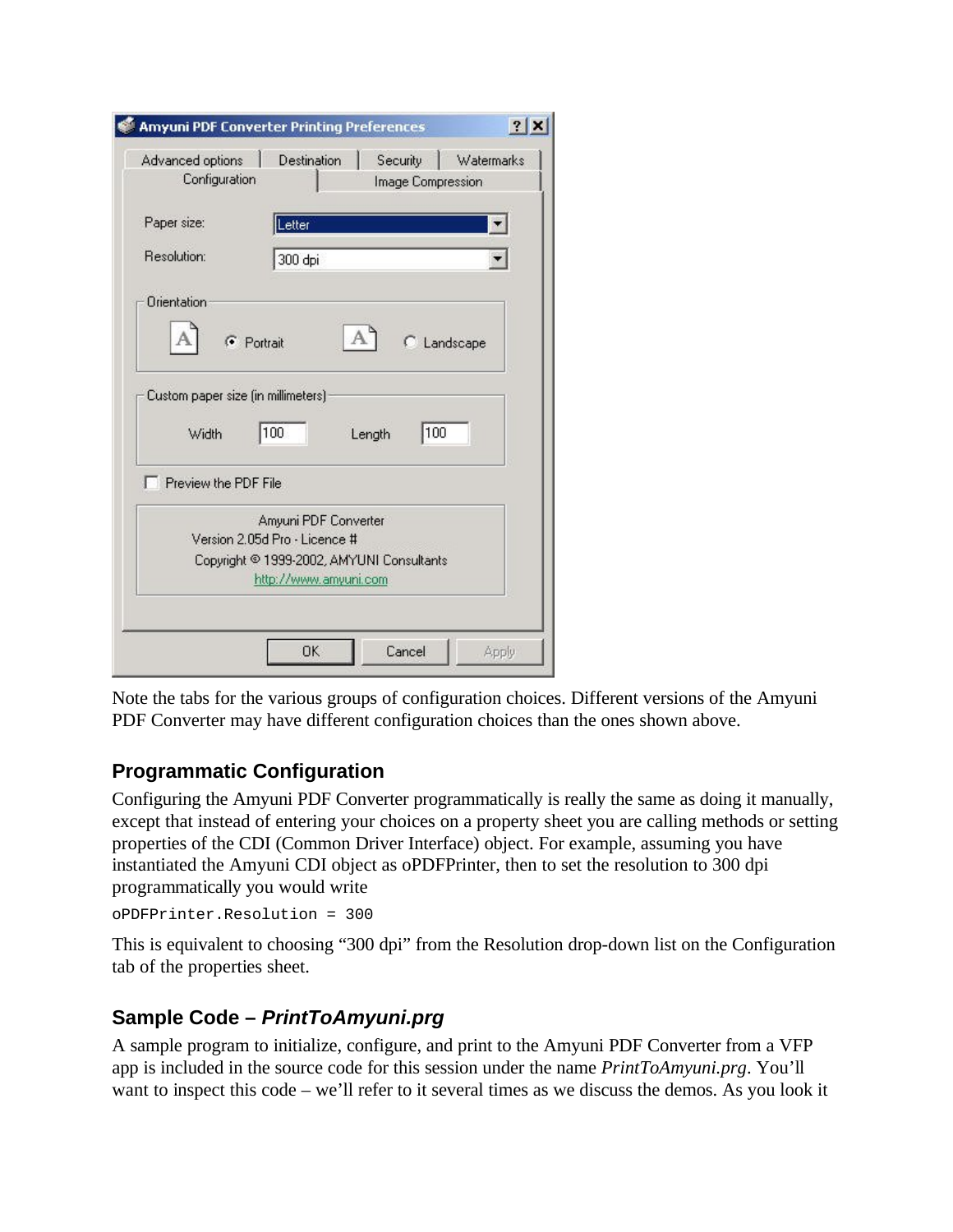over, keep in mind that it was designed and written primarily to illustrate the concepts. Although you can use this code "as is", it's not necessarily how you'd really want to do things in a live application. Among the things that would likely be different are:

- a) the sample program creates and removes the PDF printer driver on each call. In a real application you would probably want to create the driver once at the beginning of the app and remove it once at the end of the app. Creating the driver is a resource-intensive operation, and you probably do not want to incur this overhead for every report.
- b) the sample program has a rudimentary error-handling routine, which does nothing more than retrieve the error message from the Amyuni CDI and display it on the screen. In a real application you would of course want to change this and integrate it with whatever error-handling mechanism your application uses.
- c) the sample program is written as procedural code. This simplifies things for the purpose of demonstrating the concepts, but in a real application you would probably want to separate the pieces into functional groups (create the driver, generate the report, and terminate the driver, for example) and integrate them into your application object or your report manager object.

NOTE – I wrote the original version of this program in August of 2000 and published it in the Universal Thread FAQ's and on the FoxPro Wiki as *PrintToPDF.prg.* Some of you may have seen it there. It morphed into *PrintToAmyuni* in the summer of 2001, to distinguish it from a new version I needed to write to drive the activePDF Server product. Although there are some syntactical differences between the code to drive the Amyuni PDF Converter and the code to drive the activePDF Server, the concepts are the essentially the same and the code is very similar.

# **Integrating PDF into Desktop Apps**

The goals when integrating PDF documents into a desktop app in VFP are simple:

- 1. Print a VFP report to a PDF file
- 2. Deliver it to the user within your VFP application

Now that you know how to install and configure the Amyuni PDF Converter, these goals are easy to accomplish. Goal #1 is as simple as telling VFP to "print" to the Amyuni PDF Converter instead of to a physical printer. Goal #2 can be accomplished by creating a VFP form inside of which you place an instance of the Acrobat Reader or Web browser control to render the PDF file on the screen.

Let's see some demos. We'll be using the Category Listing report from the TasTrade app as our sample report.

#### *Desktop Demo 1*

At the most basic level, you can print a VFP report to a PDF file and then require the user to open it in the Acrobat Reader manually. This accomplishes goal #1 but not goal #2. It works, but it is not very elegant. Nevertheless, it's a good place to start.

In this first demo we'll do everything manually. We simply run the TasTrade app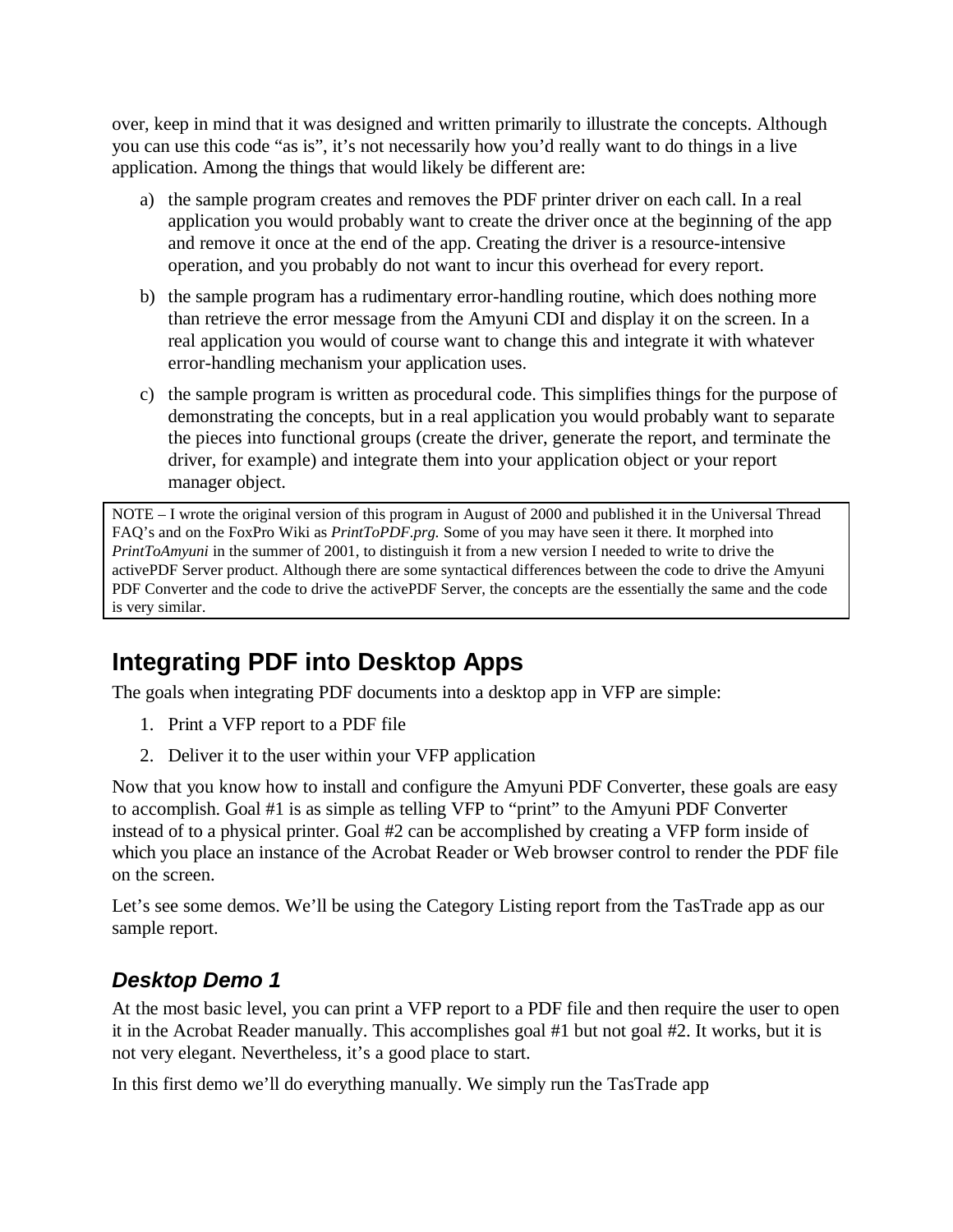CD HOME(2) + "TASTRADE" DO TASTRADE.APP

and use the Print Setup dialog to choose the Amyuni PDF Converter. Then we go to Print Reports on the File menu, select the Listings radio button, and select the Category Listing report.

| Print                                                    |       |
|----------------------------------------------------------|-------|
| <b>Output Type</b><br><b>C</b> Reports <b>C</b> Listings |       |
| <b>Category Listing</b>                                  |       |
| <b>Customer Listing</b>                                  |       |
| <b>Employee Listing</b>                                  |       |
| <b>Product Listing</b>                                   |       |
| <b>Shipper Listing</b>                                   |       |
| <b>Supplier Listing</b>                                  |       |
| <b><i>C</i></b> Print Preview                            | Run   |
| <b>C</b> Send to Printer                                 |       |
| C Send to File                                           | Close |

With Print Preview selected as shown, run the report. It will appear in the VFP report preview window, which allows you to see what to expect when we look at the PDF. Now, print the report from the preview window. You'll be prompted for a file name (if not, check your Amyuni PDF Converter properties sheet under Destination and be sure "Prompt for file name" is selected). Specify the desired directory and file name, print the report, then open the PDF you just created in Acrobat Reader. It should look the same as it did in the VFP report preview window.

#### *Demo 2*

Now we'll automate the process a bit by running the report from code and using the PrintToAmyuni.prg program to create the PDF file (again, the PrintToAmyuni.prg program is included in the session's source code file). The code for this demo looks like this:

```
LOCAL lcCurrDir, lcTasTradeDir, lcReportName, lcPDFFileName
lcCurvDir = SYSTEM(2003)lcTasTradeDir = HOME(2) + "TASTRADE"lcReportName = "Reports/ListCat"
lcPDFFileName = ADDBS( lcCurrDir) + "ListCat.PDF"
CD ( lcTasTradeDir)
DO ADDBS( lcCurrDir) + "PrintToAmyuni.PRG" WITH lcReportName, lcPDFFileName
CD ( lcCurrDir)
RETURN
```
A lot of this is simply overhead associated with the session demo, code that identifies the location of TasTrade and returns to the demo directory when done. The important line is the third from the bottom, where the PrintToAmyuni program is called with the name of the report to run and the name of the PDF file to create being passed as parameters.

Inside PrintToAmyuni the two important lines of code are these:

```
oPDFPrinter.DefaultFileName = lcFileName
```
which sets the output file name to the lcPDFFileName we specified, and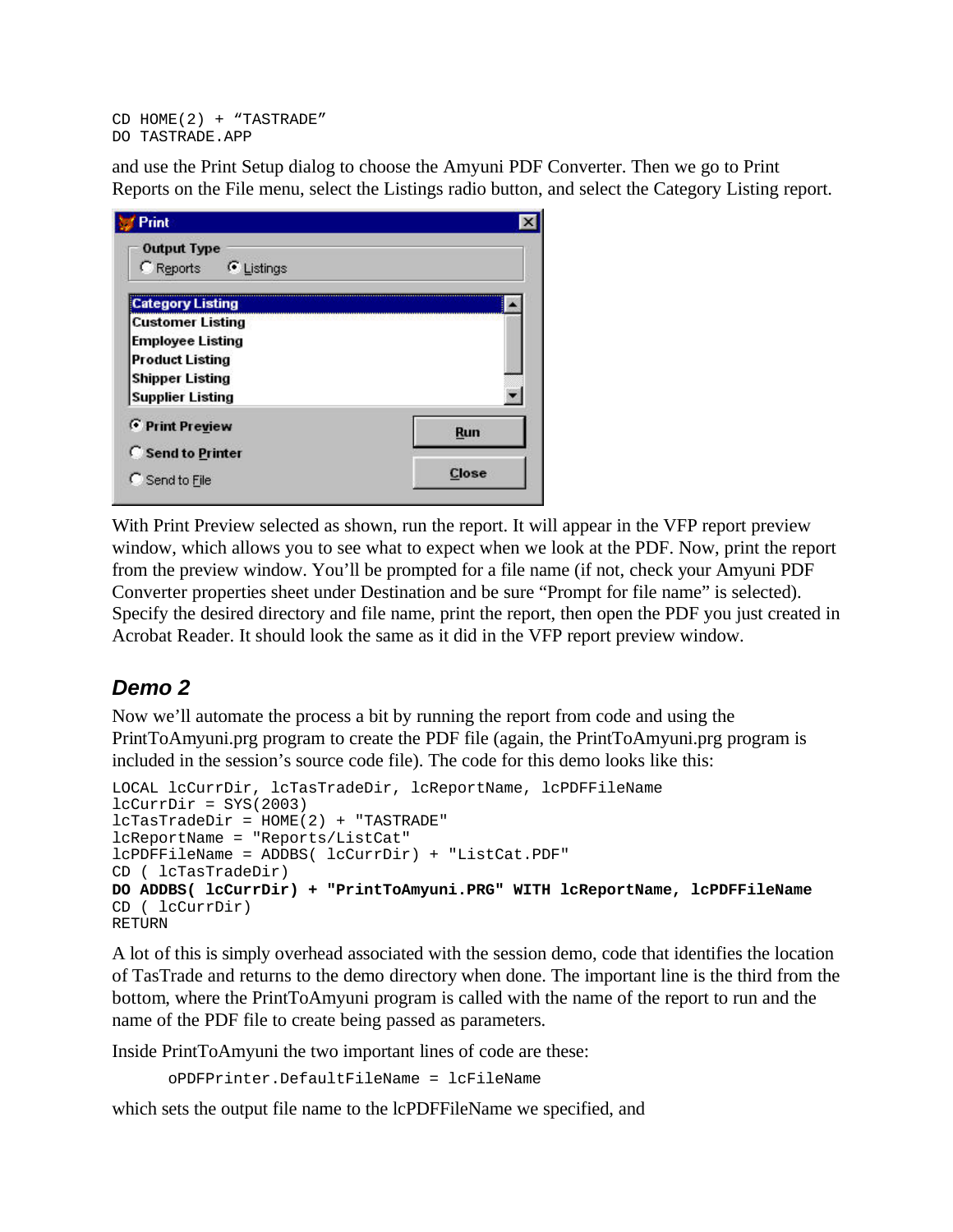REPORT FORM ( tcReportName) NOEJECT NOCONSOLE TO PRINTER

which prints the report (without having to actually run TasTrade.app).

After this is done, we have programmatically written the report to disk as a PDF file and told Amyuni what file name to use without having to ask the user to specify it. So we've made progress, but we're not there yet because at this point we still need to open the PDF file manually just as we did in demo #1.

#### *Demos 3 and 4*

Now we're going to bring a VFP form into the mix and use it as a container to host the Adobe Acrobat Reader. These two demos are essentially the same as one another, except that in demo 3 we are using the Adobe Acrobat Reader ActiveX control directly, whereas in demo 4 we are using the Microsoft Web Browser control and allowing it to invoke the Reader. Both of these forms have a "Load" button which will be used to open the PDF file. These two forms are included in the session source code.

The important line of code in demo 3, which uses the Adobe Acrobat Reader ActiveX control in the form named frmAcrobat, is this:

```
PROCEDURE cmd2.Click
   THISFORM.oleAcrobat.LoadFile( GETFILE( "PDF"))
ENDPROC
```
Upon selecting a PDF file, it is opened in the Acrobat Reader control inside our VFP form and is visible to the user from within VFP!

Demo 4 is basically the same thing except that it uses the Microsoft Web Browser control. The concept is the same but the syntax is a little different: Note the *Navigate* method used below as opposed to the *LoadFile* method used above.

```
PROCEDURE cmdloadpdf.Click
   WITH THISFORM 
      .cPDFFileName = GETFILE( "PDF", "PDF File")
      IF NOT EMPTY( .cPDFFileName)
         .oleWebBrowser.Navigate( .cPDFFileName)
      ENDIF
   ENDWITH
ENDPROC
```
The highlighted line is where the action is. The rest of the code is just a slightly different way of getting the name of the PDF file from the user, including a validation step to detect the user canceling out of the GetFile dialog so we don't try to open an empty file name.

Adding a form like this to our app accomplishes goal #2, which is to deliver the PDF file to the user from within our VFP app. However, in both of these demos, the user still needs to load the PDF file into the form manually by clicking on the Load button. In demo 5 we'll do this automatically and dispense with the Load button entirely.

#### *Demo 5*

In this demo we complete the picture, accomplishing both goal #1 and goal #2 while also delivering the PDF file to the VFP form automatically. The user does not have to do anything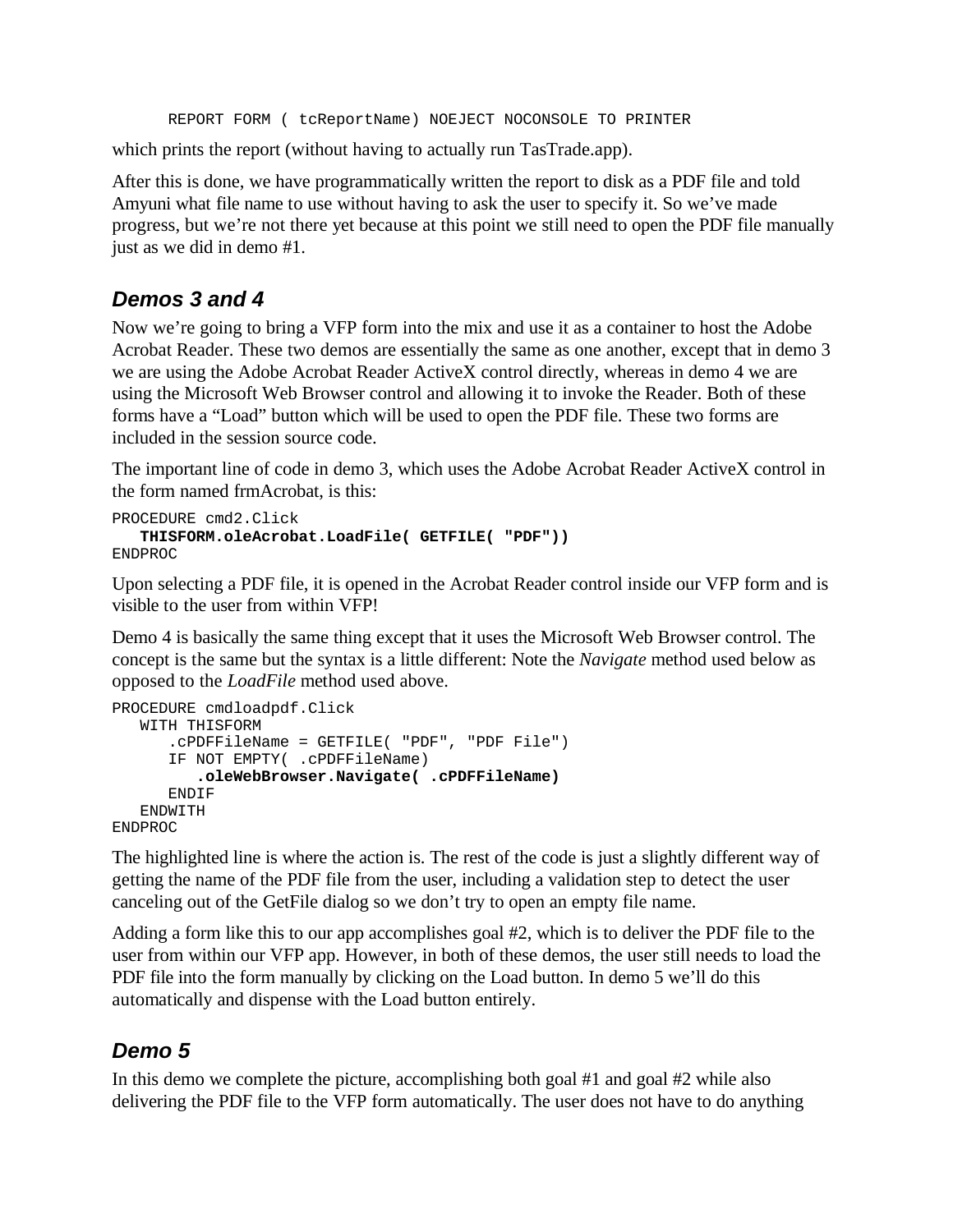except request the report (say, from a menu item in your app) and watch it pop up on the screen in PDF format! This provides an effective replacement for the VFP report preview window. The PDF viewer also provides certain advantages over the VFP report preview window, not the least of which is a zoom feature that you can actually read.

The code for this demo can be found in frmPDFForm2 in the session source code. The key difference in this demo as opposed to demos 3 and 4 is that here we pass the name of the PDF file to the form as a parameter. The method code checks that the file exists and if so opens it automatically. This is accomplished partly in the INIT method and partly in the ShowPDFFile method.

The INIT method looks like this:

```
PROCEDURE Init
   LPARAMETERS tcPDFFileName
   IF VARTYPE( tcPDFFileName) <> "C" OR EMPTY( tcPDFFileName)
      MESSAGEBOX( "PDF file name not specified")
     RETURN .F.
  ENDIF
   WITH THISFORM
      .cPDFFileName = ALLTRIM( tcPDFFileName)
      .ShowPDFFile()
   ENDWITH
ENDPROC
```
Note that the PDF file name is stored in the cPDFFileName property of the form, and that the ShowPDFFile method is called if a file name was in fact specified.

```
PROCEDURE showpdffile
  LOCAL lcURL
   WITH THISFORM
      IF EMPTY( .cPDFFileName)
        MESSAGEBOX( "PDF file name not specified")
        RETURN .F.
     ENDIF
      IF EMPTY( JUSTEXT( .cPDFFileName))
         .cPDFFileName = .cPDFFileName + ".PDF"
     ENDIF
      IF EMPTY( JUSTPATH( .cPDFFileName))
         .cPDFFileName = SYS(5) + ADDBS( SYS(2003)) + .cPDFFileName
     ENDIF
      IF FILE( .cPDFFileName)
         * Need to construct a full URL including "file://" or the
         * Web browser control tries to treat it as an "http://"
         * link and fails with an "Action canceled" error.
         lcURL = "file://" + .cPDFFileName
         .oleWebBrowser.Navigate( lcURL)
      ELSE
        MESSAGEBOX( "File " + ALLTRIM( .cPDFFileName) + " not found")
      ENDIF
   ENDWITH
ENDPROC
```
In all of these examples, when using the Web browser control in this manner, be sure to include a NODEFAULT it its Refresh method. This is avoid an OLE error that occurs if you don't do this.

```
PROCEDURE olewebbrowser.Refresh
  *** ActiveX Control Method ***
```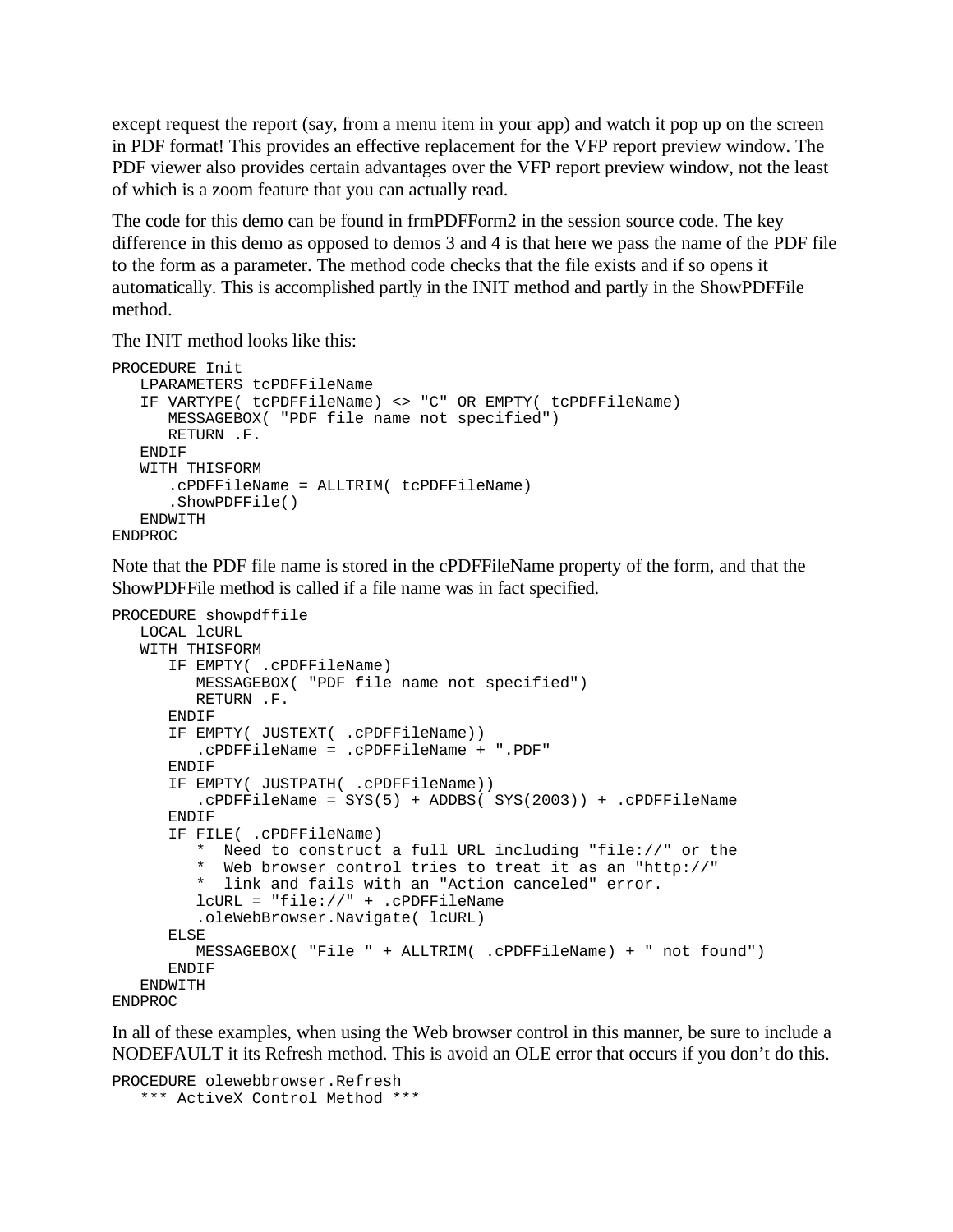```
NODEFAULT
   * Issue a NODEFAULT to avoide OLE "Unspecified Error" at startup.
ENDPROC
```
That's it! We now have a completely integrated and automated PDF document creation process and document viewer built into our VFP application.

# **Integrating PDF into Web Apps**

The goals when integrating PDF documents in a Web app are essentially the same as when working with a desktop app. In both cases goal #1 is to print a VFP report to a PDF file. The difference in goal #2 is that you are going to be delivering the PDF file to the user via their Web browser instead of inside a VFP form. We'll see three demos on how to do this after we talk about some special considerations when working over the Web.

## *Special Considerations Working with PDF in Web Apps*

Four particular areas of concern arise when you're working with PDF documents over the Web. These are

- No user interface
- Performance considerations
- Security concerns
- Scalability issues

In some cases these may also be considerations when working with PDF in desktop apps, but they take on increased importance when working over the Web.

#### **No User Interface**

It goes without saying that an application running on an unattended Web server should never raise a user interface element (messagebox, dialog window, etc.), if for no other reason than the obvious one that nobody will be there to attend to it. This means that you've got to be much more careful in designing your code so that there are no intentional or unintentional user interface requests raised by your application. In particular, you want to be sure there are no "File Save As" dialog windows generated by your PDF generation code: you've got to specify the file name programmatically. Fortunately, this is easy to do with a product such as the Amyuni PDF Converter, as we have already seen.

NOTE – One thing that can trip you up and result in an unintentional dialog window or other unwanted results is failing to clear the TAG, TAG2, and printer-specific EXPR information from the first record of the FRX file of your reports. Failing to do this can cause several problems, among them that a "File Save As" dialog box may be displayed even if you've specified a destination file name (I have seen this occur with activePDF Server, for example).

You can clear TAG and TAG2 entirely, but you will want to clear only the printer-specific information from the EXPR column entirely because if you clear it entirely you could lose important information such as page orientation.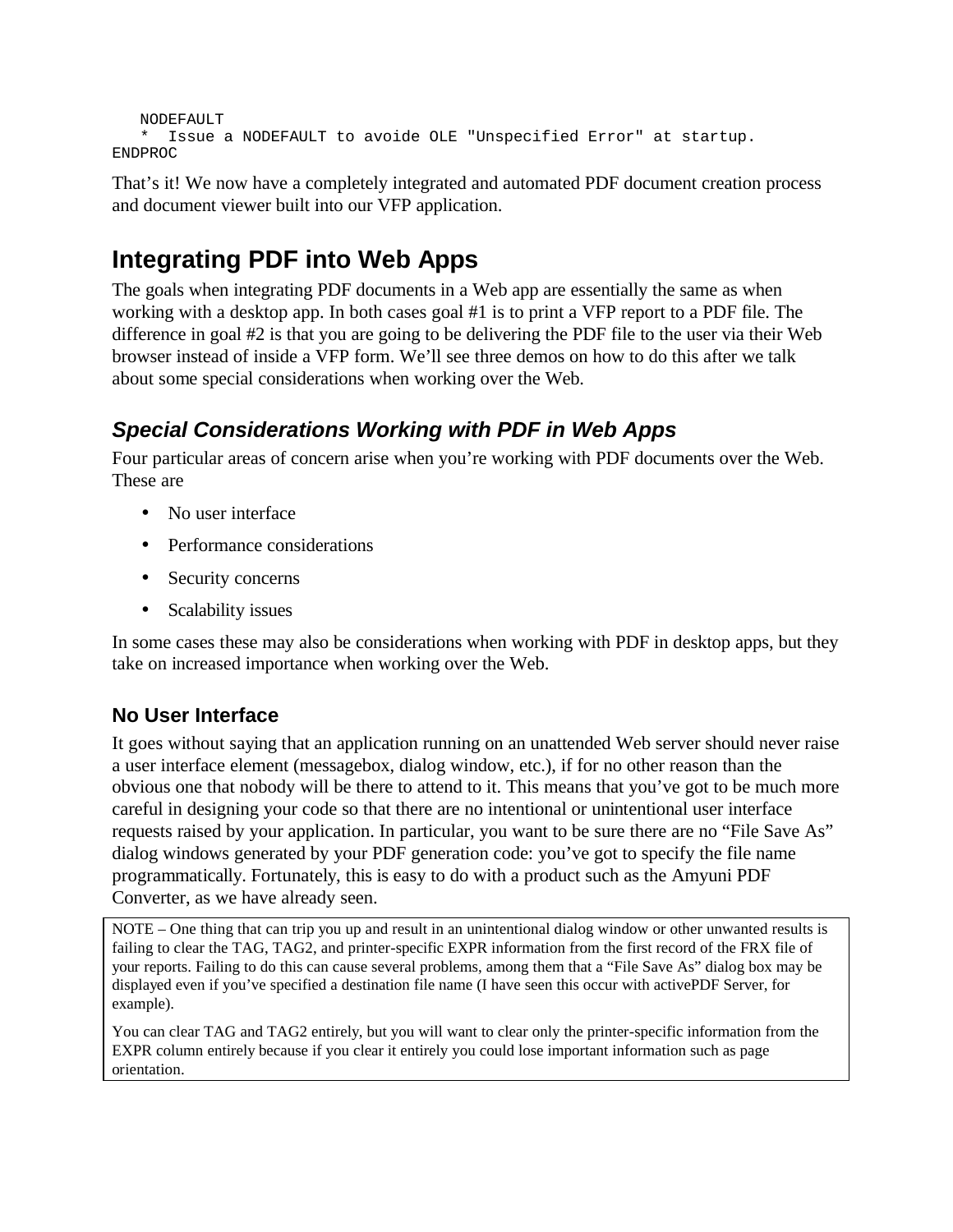Clearing these fields can be done manually or you can write a small program to do it. The best solution I've seen, though, is Rick Schummer's excellent *VFP Project Builder* utility, which has this tool built in. You can download this tool from http://www.rickschummer.com.

#### **Performance Considerations**

The speed with which your app can return a PDF file upon request is much more important on the Web than on the desktop. For one thing, people simply aren't going to wait as long for something to happen over the Web, particularly if they can't seen any sign that progress is happening. Slow response can lead, at best, to frustrated users and, at worst, to actual timeouts of the requested page or repeated clicks on the browser's "refresh" button. The solution to speed problems is faster hardware, more memory, finely tuned applications, and a fast PDF generator.

Reliability is also much more important on the Web, where 24x7 functionality is the norm. This means that your code must be bulletproof, and when it isn't, exceptions must be handled cleanly. Again, this means obvious things like no Messagebox( ) error messages on the server, as well as the need for a more sophisticated error handling routine. An error log should be maintained on the server, for your benefit as the developer, and an easily understandable, non-technical message should be sent back to the browser so the user knows that something happened, even if there's nothing to be done about it right away.

#### **Security Concerns**

Two aspects of security are important here, both dealing with the privacy and confidentiality of the information contained in the PDF file.

The first has to do with the security of the information while it's in transit from the server to the browser. This can be addressed in one of two ways: either use a secure socket layer (SSL) on the server, and/or encrypt the PDF file before sending it to the browser. The ability to encrypt a PDF file is not available in all PDF printer driver products, but is part of the Amyuni PDF Converter Pro version. One advantage to using an encrypted PDF file is that it remains encrypted if the user stores it on their machine, which they can do from Acrobat Reader. One disadvantage is that a password is required to view it, of course.

The second aspect of security has to do with the fact that, unless you take measures to prevent it, PDF files you create and leave on your server in public directories may be found by search engines and can therefore also be found by anyone searching the Web. In case you didn't know it, you can append "inurl:pdf" to a Google search to find PDF files that match your search criteria. Naturally, this is bad if one of the PDF files that pops up is your company's payroll report or some other equally confidential information.

One way to address this issue is to create some process that's tied to a timer and that removes the PDF files from the server at a pre-determined interval, for example every 15 minutes. Another way to deal with removing the PDF files is discussed as part of demo 3 below. Also, if you place the PDF files in their own sub-directory, you can put a robots exclusion file in the root directory of your Web site that instructs search engine robots to ignore certain sub-directories. This is a simple text file you can easily create with Visual Notepad <s>. One reference to the robots exclusion technology can be found at http://www.robotstxt.org/wc/exclusion.html.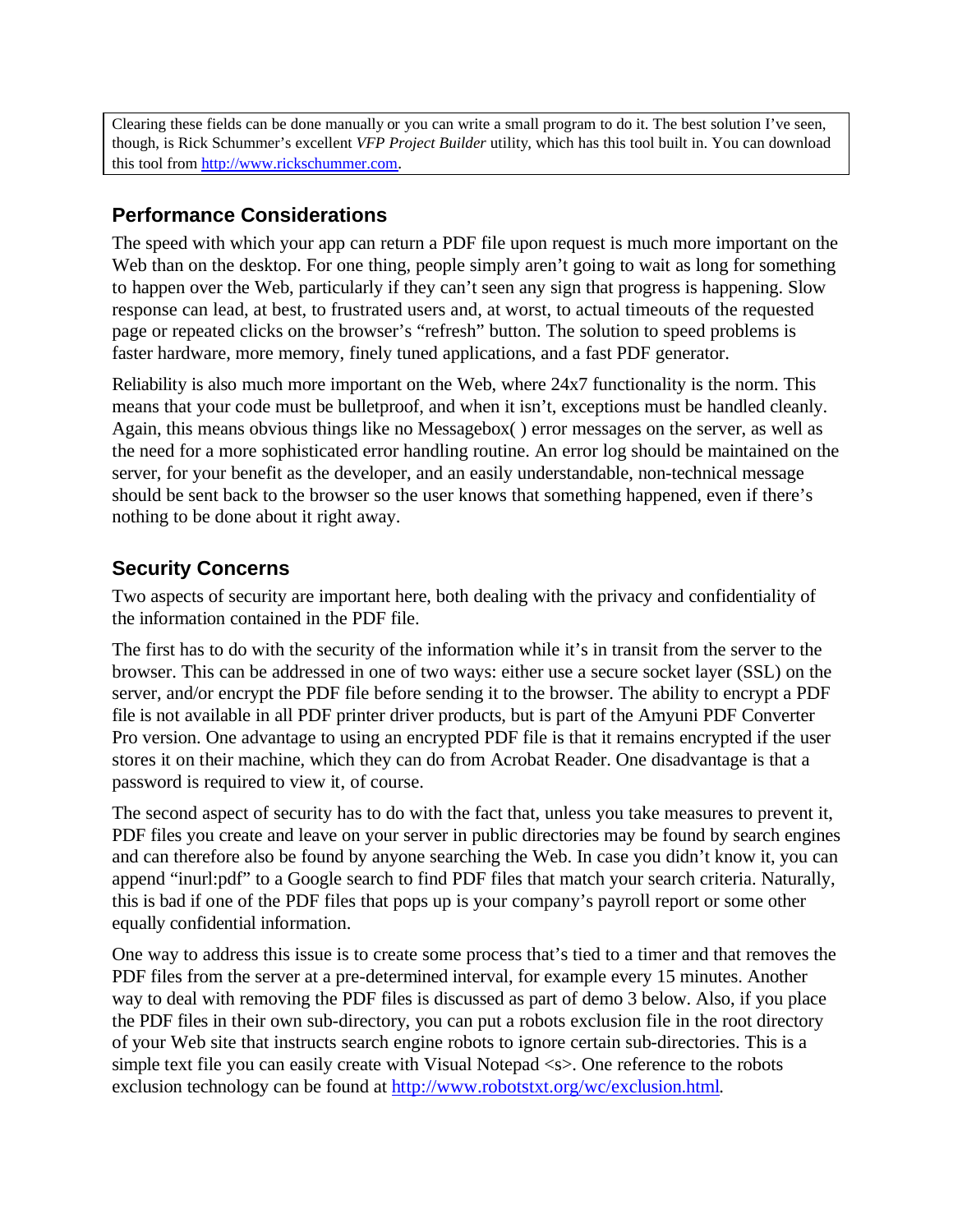For illustration purposes, below is an example of what Google returns for a search on "Milwaukee inurl:pdf". I don't think the documents shown here are confidential, but the picture illustrates the point.



#### **Scalability Issues**

If you know that your Web app is going to have limited activity—perhaps it's for private use by a small company—then you may not have to be concerned about what happens when dozens or hundreds of people start hitting your Web server at the same time. But if your app is serving the public at large, then scalability becomes a real concern and will impact both your choice of product and the design of your PDF solution. Basically, if your Web application allows multiple concurrent users then your PDF solution needs to be able to handle that, too. If not, you will at best have one user's request waiting in line behind another user's request, or at worst you may experience a PDF printer driver conflict when two processes try to use it at the same time. If these are concerns in your application, then a multi-threaded product such as activePDF Server is probably your best choice.

Even if multiple concurrent use is not an issue, you need to think about average loads and peak loads on the server. What is satisfactory performance when you're only getting one or two hits a minute may be very unsatisfactory when you're getting dozens of hits a minute, particularly if each request for a PDF file has to wait in line for the ones ahead of it to finish.

#### *Delivering PDF to the Web Browser*

We're almost there. We know how to create a PDF file from our VFP Web app (the same as we do from our VFP desktop app), and we know some of things we should be thinking about when we deploy our solution on a Web server. All that remains is to learn how to get the PDF file back to the browser so the user can see it. There are at least three ways to do this: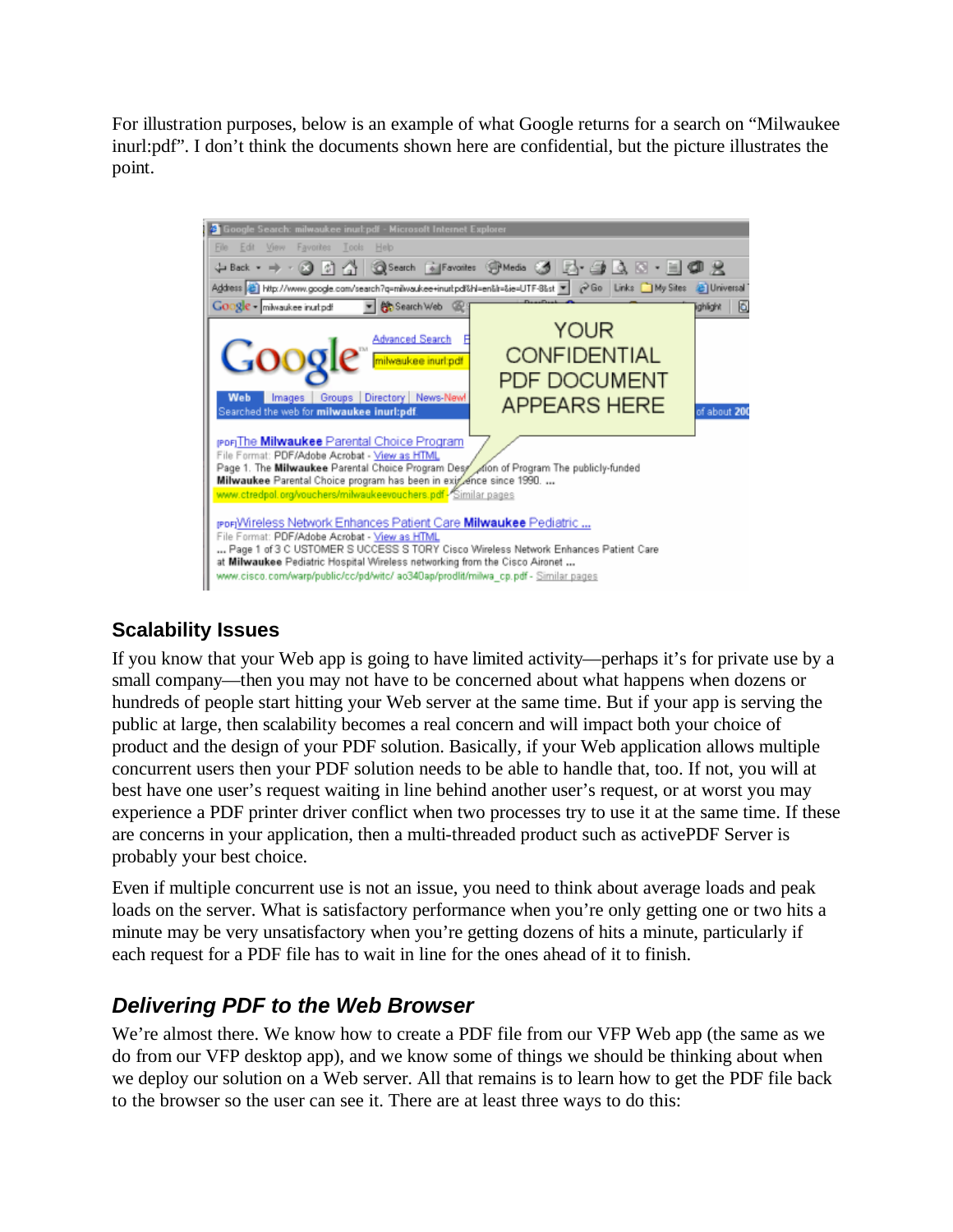- Return a page with a link to the PDF file (file based)
- Use HTTP redirect to show the PDF file directly (file based)
- Send PDF back to the browser as a string (streaming output)

Let's look at some code. Because these are demos we'll be using the same PrintToAmyuni.prg program we used with the desktop demos, but be reminded that the way some things that are done in the sample program, in particular the error handing, are not done the way you'd want to do them in actual use in a Web app. Also, these demos were created using West Wind Web Connection. While some of the syntax and constructs are specific to Web Connection, the concepts are universal and can be applied to whatever web server product you may be using.

#### **Demo 1 – Return a page with a link to the PDF file**

In this demo we create a PDF file from our VFP Web app and construct a page with a link on it that points to the PDF file on the server. When the user clicks on the link, the browser requests the PDF file from the sever, the Adobe Acrobat Reader plug-in is invoked in the browser and the file is rendered on the user's machine.

This approach requires an extra step by the user, namely clicking on the link, but it has the advantage that you can communicate other information to the user on that page as well as providing the link to the PDF file.

The code for this demo, as well as the other two Web demos, is contained in the program PDFDemoProcess.prg that is included in this session's source code. Because it's somewhat lengthy in its entirety, it's not reproduced in this paper. Please refer to "FUNCTION Demo1" in PDFDemoProcess.prg for the code that drives this demo.

The main thing to notice about this code is its similarity to the desktop demos insofar as creating the PDF file is concerned. The same basic code, as implemented in PrintToAmyuni.prg, is used in both places. The important code in FUNCTION Demo1 is the line that builds the link to the PDF file:

```
Response.Write([<p>The ] + ;
   [<a href="/] + lcPDFFileLink + [">] + ;
   lcReportDescription + [</a>] + ;
   [ report has been created.</p>])
```
By inspecting the full code you will be able to see how the value of lcPDFFileLink was created. The demo is designed to place PDF files is a sub-directory of the virtual Web directory, which is seen as C:\Inetpub\wwwroot\PDFDemo\PDF\ to the Web server's file system and as /PDFDemo/PDF/ to the browser.

#### **Demo 2 – Use HTTP Redirect to show the PDF file directly**

This approach creates a PDF file just like the first demo, but we redirect the browser to the PDF file immediately without having to ask the user to click on a link. This has the advantage of a faster result for the user with no intermediate step involved. It should be noted that if the user requests a refresh of the Web page, the same PDF file will be accessed again because that's what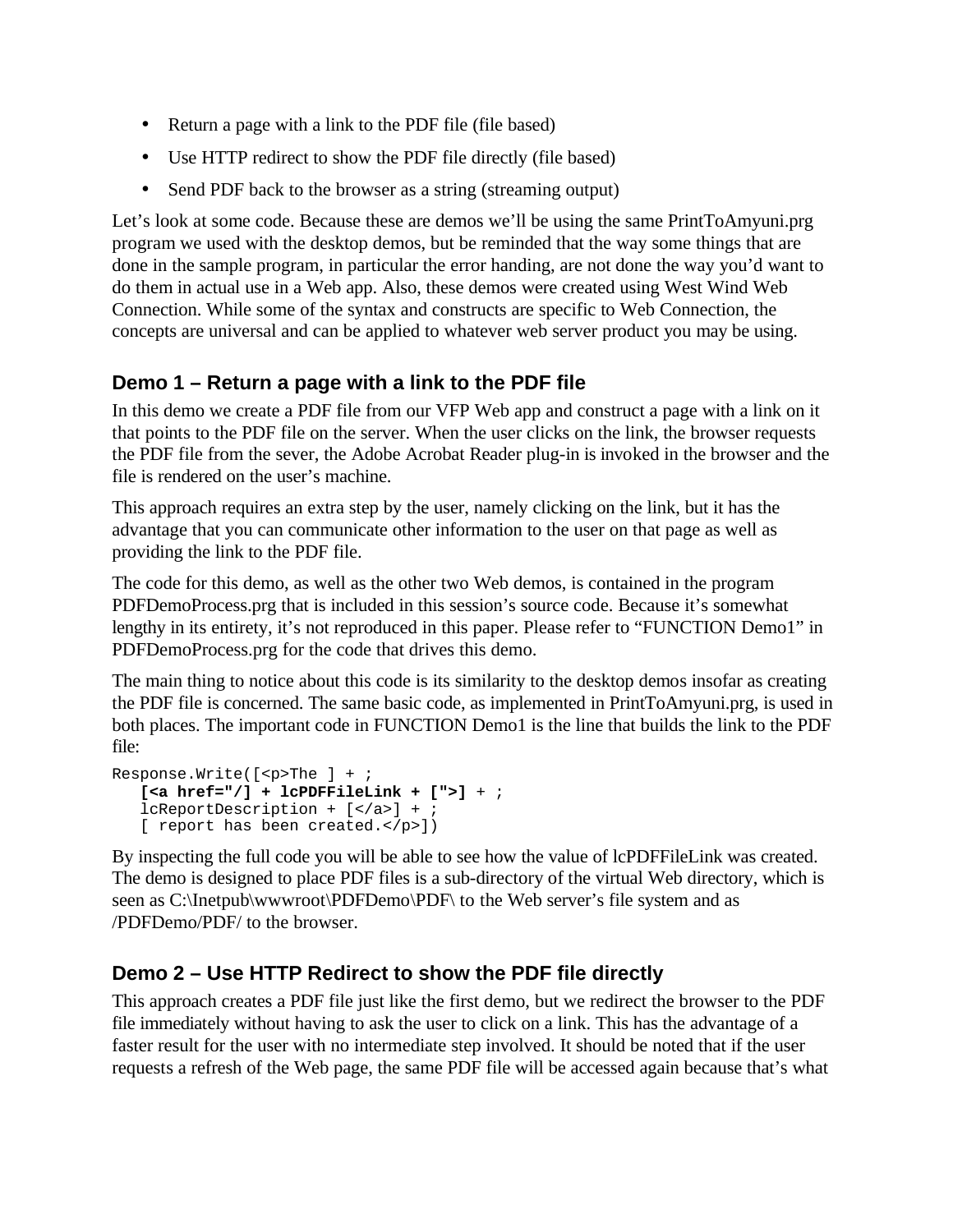the URL points to. If the PDF file has been removed (refer back to Security Concerns for reasons why you may have wanted to remove it) then this request cannot be fulfilled.

The code for this demo can be found in FUNCTION Demo2 in PDFDemoProcess.prg. The important line is the one that constructs the redirection:

```
Response.Redirect( [http://] + Request.GetServerName() + [/] + ; 
   THIS.cPDFServerRelativeURLOutput + JUSTFNAME( lcPDFFileName))
```
Again, this syntax is somewhat specific to Web Connection, but the concept is universal. The variable cPDFServerRelativeURLOutput points to /PDFDemo/PDF/.

#### **Demo 3 – Send PDF back to the browser as a string**

A third alternative is to use "streaming output" to send the PDF file back to the browser as a string. You can do this by setting the HTTP header content type to "application/pdf" and using FILETOSTR to create a string from the PDF file.

The code for this demo can be found in FUNCTION Demo3 in PDFDemoProcess.prg. The important lines are the ones that build the string from the file and return it to the browser.

```
LOCAL lcPDFString
lcPDFString = FILETOSTR( lcPDFFileName)
Response.Clear()
Response.ContentTypeHeader( "application/pdf")
Response.Write( lcPDFString)
```
The apparent result to the user is the same as that achieved in demo 2 above, namely that the PDF file shows up in the browser without the user having to click on a link to get it. However, there is one useful difference between streaming output and HTTP redirect. Using streaming output like this, the URL in the browser's address bar does not change after the PDF document is rendered. Therefore it still points to whatever process was called to request the PDF file in the first place, which in turn means that if the user requests a refresh of the page they're actually requesting that the PDF file be created again. While this may involve a performance penalty as compared to pointing to a PDF file that already exists like in demo 2, it has the advantage of allowing you as the developer to remove the PDF file immediately after sending it. As we discussed under security, this is something you normally want to do pretty quickly on a Web server.

# **Summary**

The PDF format is a great way to deliver reports to your users, both from desktop and Web applications. Although there's a learning curve involved, it's not too steep and the results are well worth it. In this session you have seen how to do the following:

1. Choose the best PDF tool for your needs by analyzing and comparing issues such as licensing, costs, and technical considerations;

- 2. Install and configure the Amyuni PDF Converter on your own computer;
- 3. Deploy a PDF printer driver to the end-user's computer with your application;
- 4. Create and view PDF documents from within a desktop application in VFP;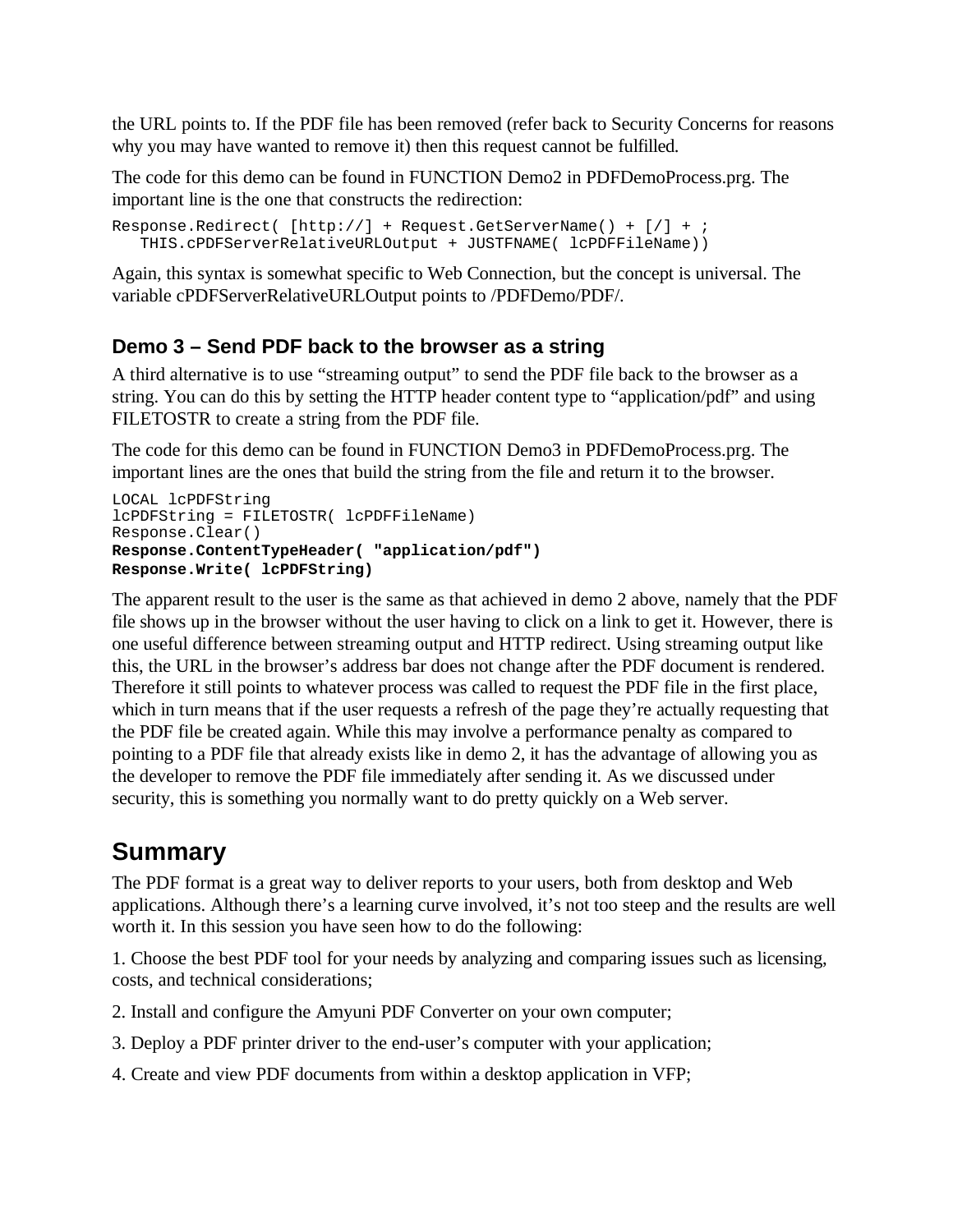5. Analyze the special requirements for using PDF documents in a Web application, including scalability, security, and exception handling; and

6. Deliver PDF content to the browser three different ways.

Good luck and happy programming!

#### **Resources**

Below is a list of PDF resources and products for developers that I have found useful in working with PDF integration in my own apps. In addition to the specific links below, be sure to search for PDF references on the Universal Thread (www.universalthread.com) and on the FoxPro Wiki (fox.wikis.com), where you will find a lot of discussion of this topic. On the Universal Thread you will also find downloads of other privately developed PDF tools. There's a lot of interesting work being done with PDF these days by a lot of bright people, and as with everything else, the Visual FoxPro community's willingness to share information is one of our greatest resources.

#### *Lots of good PDF information is available from*

www.adobe.com

www.amyuni.com (*a new support forum is now available at www.amyuni.ca/forum*)

www.activePDF.com www.west-wind.com www.PlanetPDF.com www.PDFZone.com

#### *Other 3rd Party PDF Products (in no particular order)*

PDF File Creator – www.fytek.com pdfFactory – www.fineprint.com Win2PDF – www.daneprairie.com DaVince Tools – www.davince.com PDF-Xchange – www.docu-track.com Page Genie Pro – www.xmlcities.com Jaws PDF Creator – www.jawspdf.com

#### *Other PDF References*

www.pdflib.com/gsmanual www.ghostscript.com www.cs.wisc.edu/~ghost